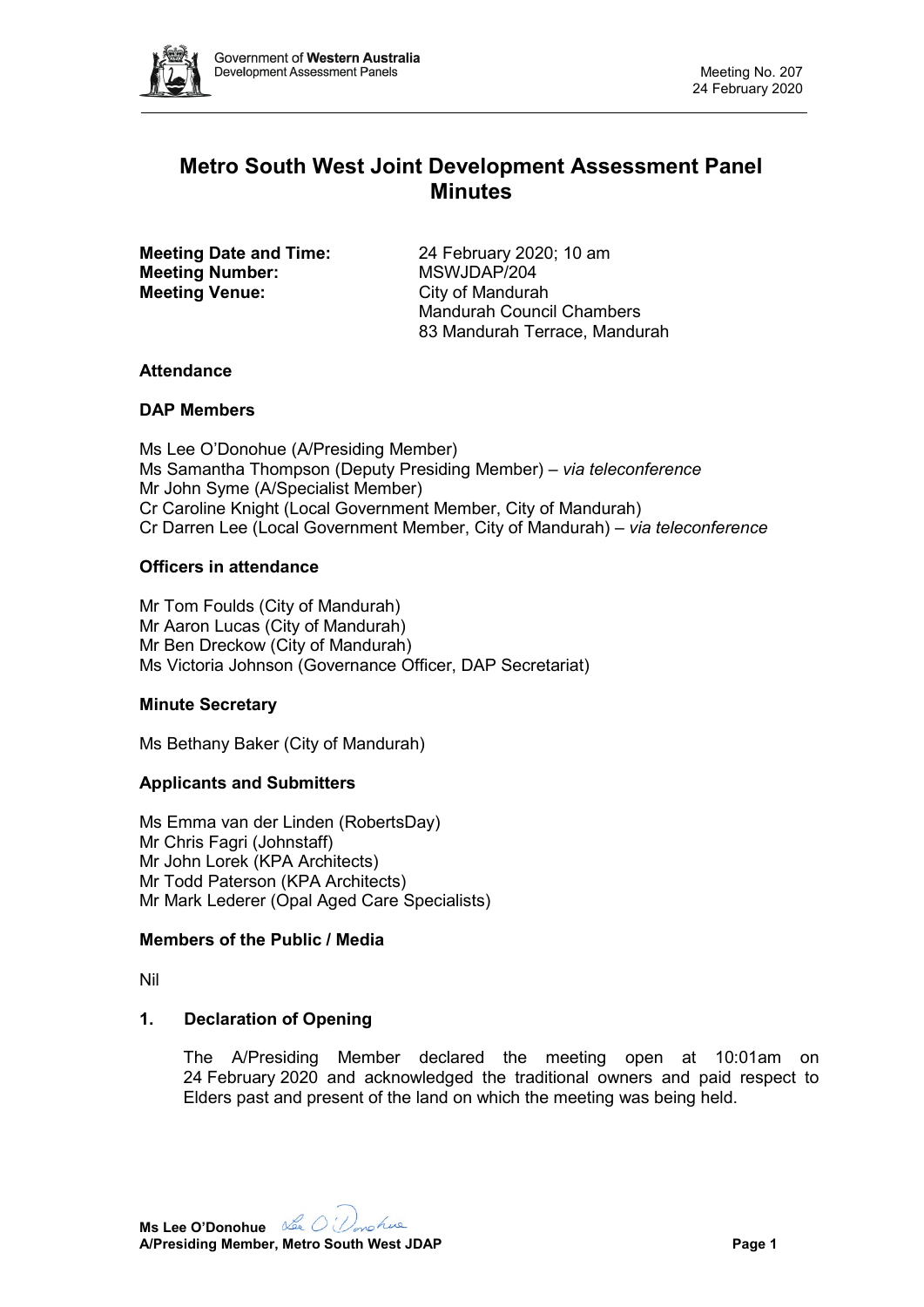

The A/Presiding Member announced the meeting would be run in accordance with the DAP Standing Orders 2017 under the *Planning and Development (Development Assessment Panels) Regulations 2011*.

The A/Presiding Member advised that in accordance with Section 5.16 of the DAP Standing Orders 2017 which states *'A person must not use any electronic, visual or audio recording device or instrument to record the proceedings of the DAP meeting unless the Presiding Member has given permission to do so.',* the meeting would not be recorded.

## **2. Apologies**

Mr Tony Arias (Presiding Member)

## **3. Members on Leave of Absence**

DAP Member, Mr Tony Arias has been granted leave of absence by the Director General for the period of 21 February 2020 to 28 February 2020 inclusive.

## **4. Noting of Minutes**

DAP members noted that signed minutes of previous meetings are available on the [DAP website.](https://www.dplh.wa.gov.au/about/development-assessment-panels/daps-agendas-and-minutes)

## **5. Declaration of Due Consideration**

All members declared that they had duly considered the documents.

## **6. Disclosure of Interests**

Nil

## **7. Deputations and Presentations**

- **7.1** Ms Emma van der Linden (RobertsDay) addressed the DAP in support of the application and responded to questions from the panel.
- **7.2** The City of Mandurah responded to questions from the panel.

## **8. Form 1 – Responsible Authority Reports – DAP Applications**

| Three Storey Aged Care Facility with allied health |
|----------------------------------------------------|
|                                                    |
|                                                    |
|                                                    |
|                                                    |
|                                                    |
|                                                    |
|                                                    |

**Ms Lee O'Donohue A/Presiding Member, Metro South West JDAP Page 2**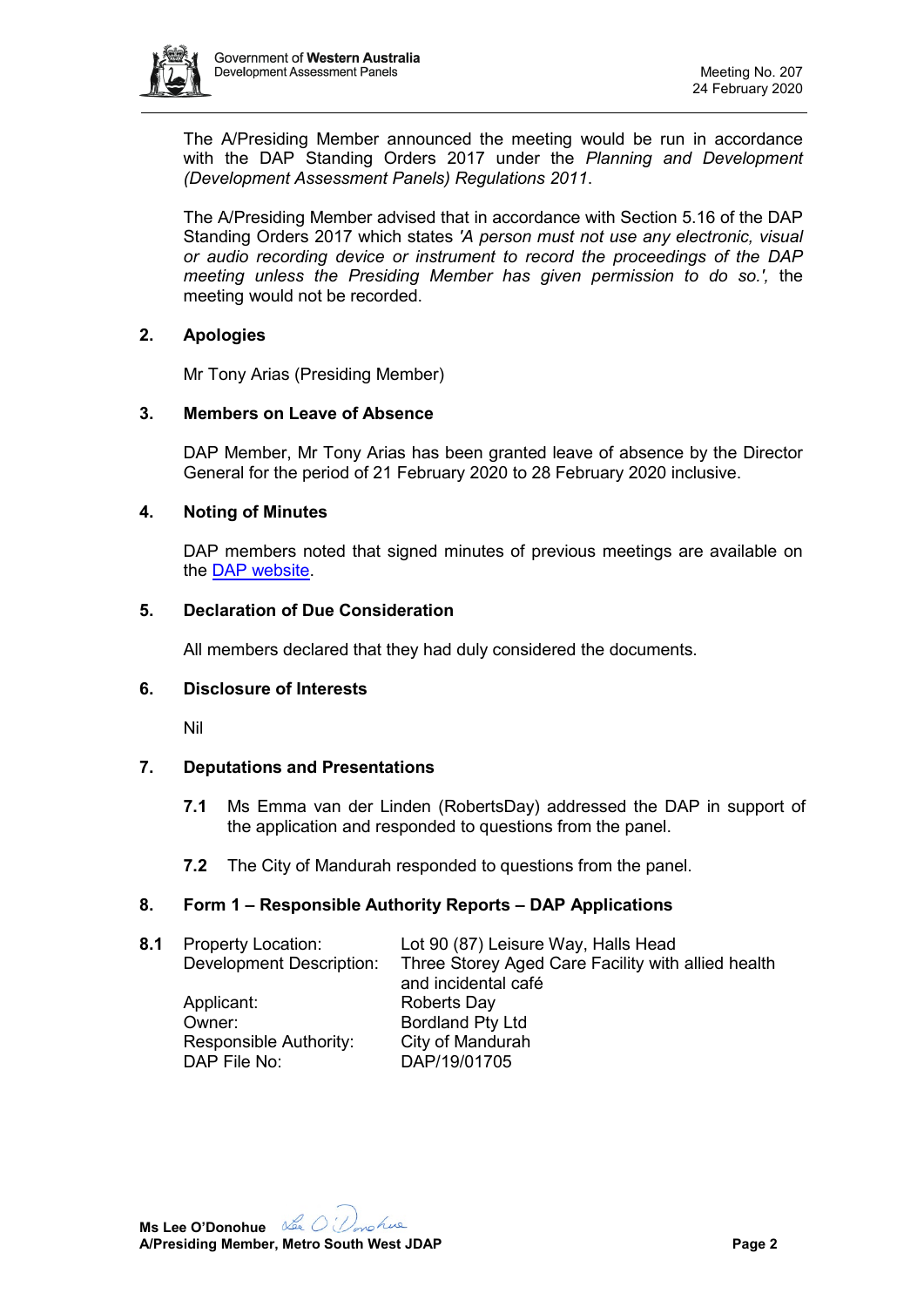

# **REPORT RECOMMENDATION**

**Moved by: Cr Caroline Knight <b>Seconded by: Cr Darren Lee** 

#### **Officer Recommendation:**

That the Metro South West JDAP resolves to:

1. **Approve** DAP Application reference 19/01705 and accompanying plans (Project No 19-037 SK01, SK02, SK03, SK04, SK05, SK06, SK07) dated 12 November 2019, Landscape Concept Master Plan (Plan 1907001 C1.101 Rev F) dated November 2019, Waste Management Plan dated 8 October 2019, Acoustic Report dated 21 November 2019 and Bushfire Management Plan dated November 2019 in accordance with Clause 68 of Schedule 2 (Deemed Provisions) of the *Planning and Development (Local Planning Schemes) Regulations 2015*, and the provisions of the City of Mandurah Town Planning Scheme No. 3, subject to the following conditions:

## **Conditions**

- 1. This decision constitutes planning approval only and is valid for a period of two years from the date of approval. If the subject development is not substantially commenced within the two-year period, the approval shall lapse and be of no further effect
- 2. The development shall be carried out and fully implemented in accordance with the details indicated on the stamped approved plan(s) unless otherwise required or agreed in writing by the City of Mandurah.
- 3. Prior to the issue of an occupancy permit, the proposed development shall be connected to sewer to the satisfaction of the City of Mandurah.
- 4. Prior to the occupation of the development, a vehicle crossover is to be constructed to the specification and satisfaction of the City of Mandurah. Once constructed, the vehicle cross over shall be maintained at all times to the satisfaction of the City of Mandurah. During construction, any existing landscaping, footpaths, infrastructure and associated brick paved areas within the road reserve shall be protected and/or re-instated to the satisfaction of the City of Mandurah.
- 5. All uncovered car parking bays, including any bays adjacent to kerbs or for those bays that are to be used for disabled parking shall be in accordance with the relevant Australian Standard.
- 6. The area to be used for the car parking in connection with the development hereby approved shall not be used for general storage or any other purpose other than the parking of motor vehicles to the satisfaction of the City of Mandurah.
- 7. All delivery vehicles must be located entirely on the site, and have their engines and refrigeration units turned off during loading and unloading of goods associated with the use of the site, and shall only access the site during the 'day period' of 7:00am to 7:00pm Monday to Saturday, and 9:00am to 7:00pm Sunday to the satisfaction of the City of Mandurah.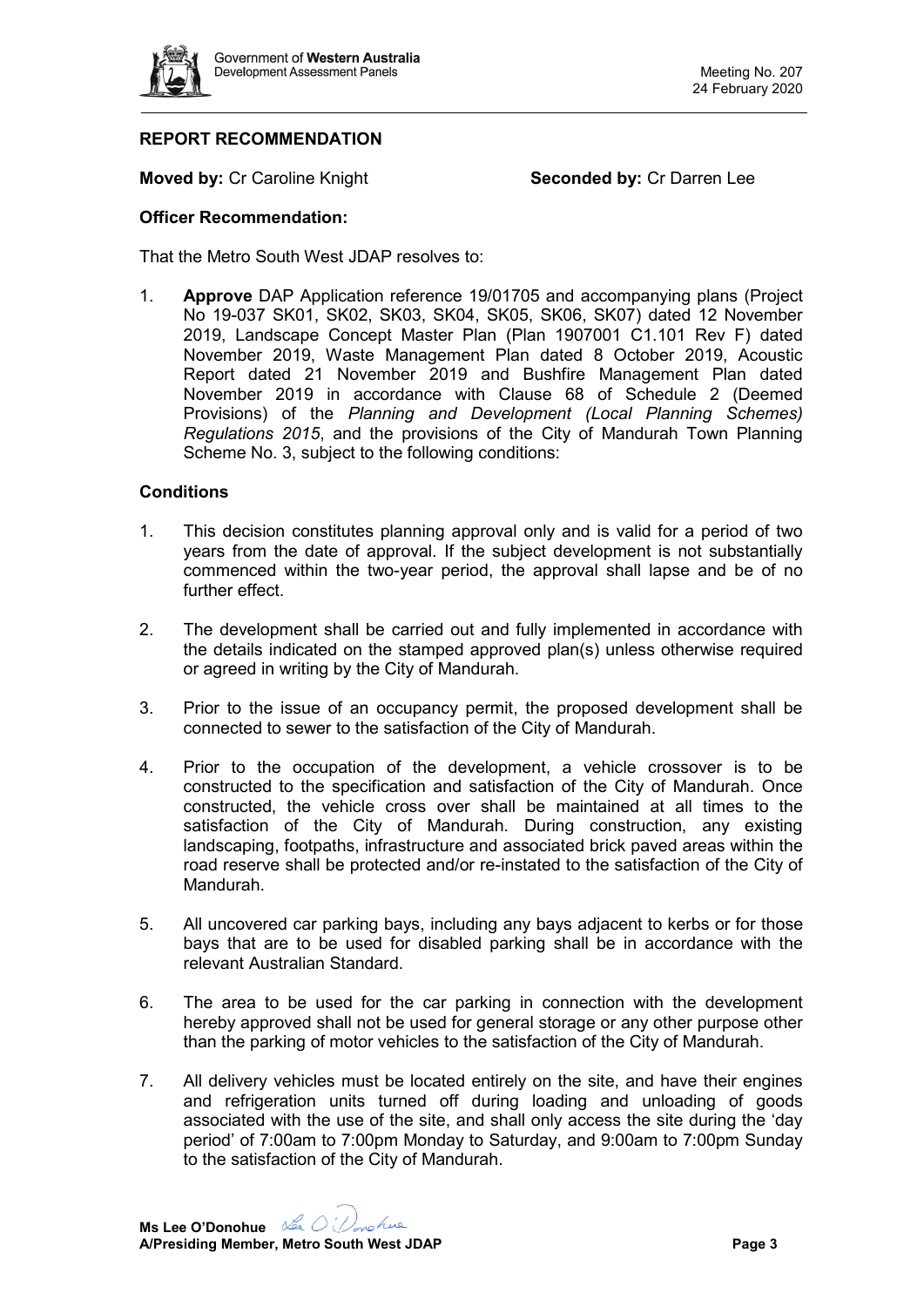

- 8. Prior to the commencement of site works, a Construction Management Plan shall be submitted to and approved by the City of Mandurah. The Plan must detail how the site will be managed during and after works are completed, in order to minimise issues associated with dust/sand, erosion, noise, vibration, traffic and general construction issues. The approved plan must thereafter be implemented to the satisfaction of the City of Mandurah.
- 9. The approved Landscaping Plan, dated November 2019, must be fully implemented and maintained to the satisfaction of the City of Mandurah, unless otherwise agreed in writing.
- 10. The approved Waste Management Plan, dated 8 October 2019, shall be fully implemented to the satisfaction of the City of Mandurah, unless otherwise agreed in writing.
- 11. The approved Acoustic Report, dated 21 November 2019, shall be fully implemented to the satisfaction of the City of Mandurah.
- 12. The approved Bushfire Management Plan, dated November 2019, must be fully implemented for the duration of the development to the satisfaction of the City of Mandurah, unless otherwise agreed in writing.

## **AMENDING MOTION**

**Moved by:** Ms Samantha Thompson **Seconded by:** Mr John Syme

*The following amendments were made en bloc:*

(i) That Condition 9 be amended to read as follows:

**Prior to the issue of an occupancy permit, Tthe approved Landscaping Plan** dated November 2019, must be fully implemented and *thereafter* maintained to the satisfaction of the City of Mandurah, unless otherwise agreed in writing.

(ii) That Condition 10 be amended to read as follows:

**Prior to the issue of an occupancy permit, The approved Waste Management** Plan dated 8 October 2019, must be fully implemented and *thereafter* maintained to the satisfaction of the City of Mandurah, unless otherwise agreed in writing.

(iii) That Condition 11 be amended to read as follows:

**Prior to the issue of an occupancy permit, The approved Acoustic Report** dated 21 November 2019, must be fully implemented and *thereafter* maintained to the satisfaction of the City of Mandurah, unless otherwise agreed in writing.

## **The Amending Motion was put and CARRIED UNANIMOUSLY.**

**REASON:** Clarity in timeframes required to fulfil conditions and to ensure that ongoing maintenance of specific aspects of the development approval is achieved.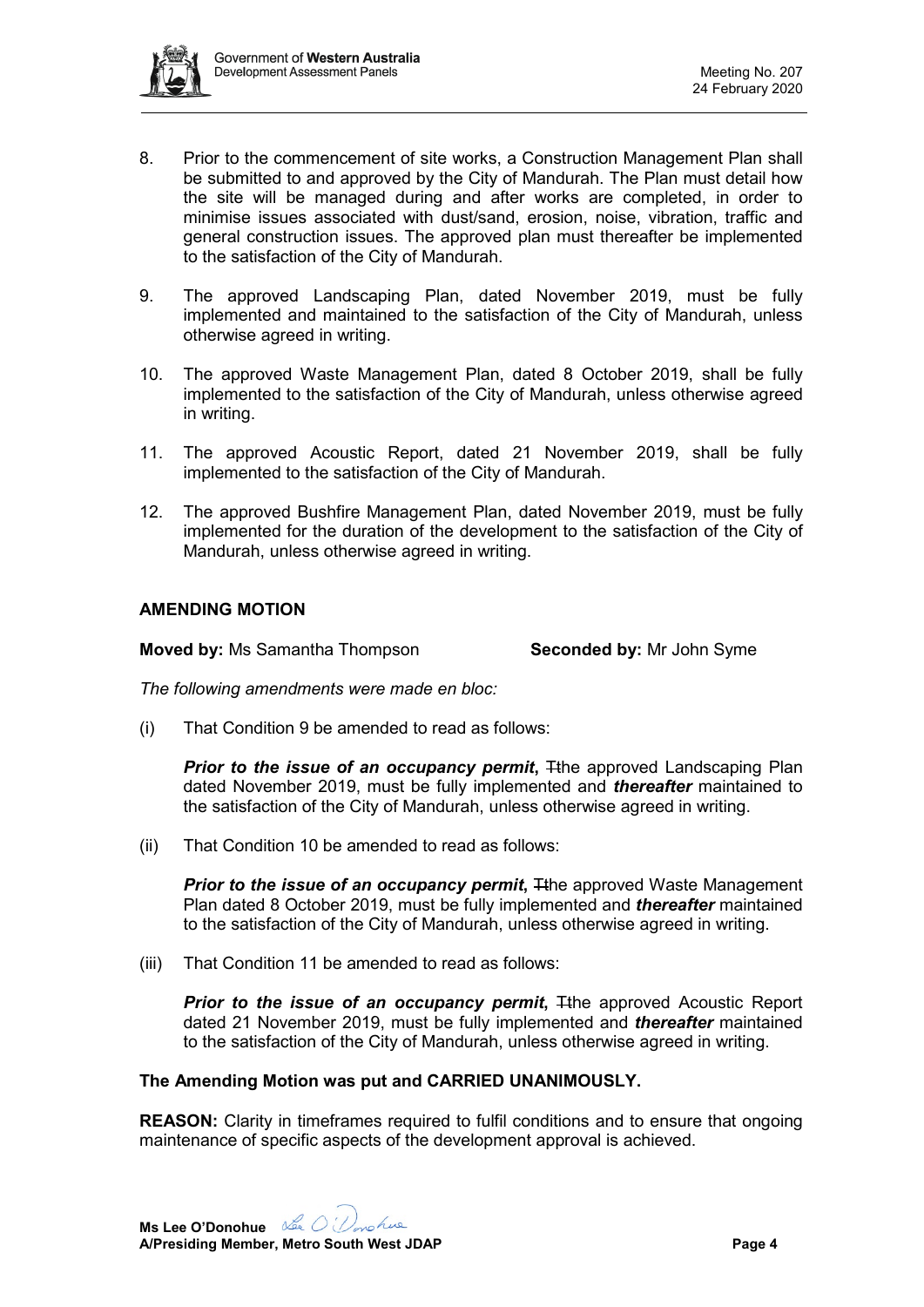

# **REPORT RECOMMENDATION (AS AMENDED)**

## **Officer Recommendation:**

That the Metro South West JDAP resolves to:

1. **Approve** DAP Application reference 19/01705 and accompanying plans (Project No 19-037 SK01, SK02, SK03, SK04, SK05, SK06, SK07) dated 12 November 2019, Landscape Concept Master Plan (Plan 1907001 C1.101 Rev F) dated November 2019, Waste Management Plan dated 8 October 2019, Acoustic Report dated 21 November 2019 and Bushfire Management Plan dated November 2019 in accordance with Clause 68 of Schedule 2 (Deemed Provisions) of the *Planning and Development (Local Planning Schemes) Regulations 2015*, and the provisions of the City of Mandurah Town Planning Scheme No. 3, subject to the following conditions:

## **Conditions**

- 1. This decision constitutes planning approval only and is valid for a period of two years from the date of approval. If the subject development is not substantially commenced within the two-year period, the approval shall lapse and be of no further effect.
- 2. The development shall be carried out and fully implemented in accordance with the details indicated on the stamped approved plan(s) unless otherwise required or agreed in writing by the City of Mandurah.
- 3. Prior to the issue of an occupancy permit, the proposed development shall be connected to sewer to the satisfaction of the City of Mandurah.
- 4. Prior to the occupation of the development, a vehicle crossover is to be constructed to the specification and satisfaction of the City of Mandurah. Once constructed, the vehicle cross over shall be maintained at all times to the satisfaction of the City of Mandurah. During construction, any existing landscaping, footpaths, infrastructure and associated brick paved areas within the road reserve shall be protected and/or re-instated to the satisfaction of the City of Mandurah.
- 5. All uncovered car parking bays, including any bays adjacent to kerbs or for those bays that are to be used for disabled parking shall be in accordance with the relevant Australian Standard.
- 6. The area to be used for the car parking in connection with the development hereby approved shall not be used for general storage or any other purpose other than the parking of motor vehicles to the satisfaction of the City of Mandurah.
- 7. All delivery vehicles must be located entirely on the site, and have their engines and refrigeration units turned off during loading and unloading of goods associated with the use of the site, and shall only access the site during the 'day period' of 7:00am to 7:00pm Monday to Saturday, and 9:00am to 7:00pm Sunday to the satisfaction of the City of Mandurah.